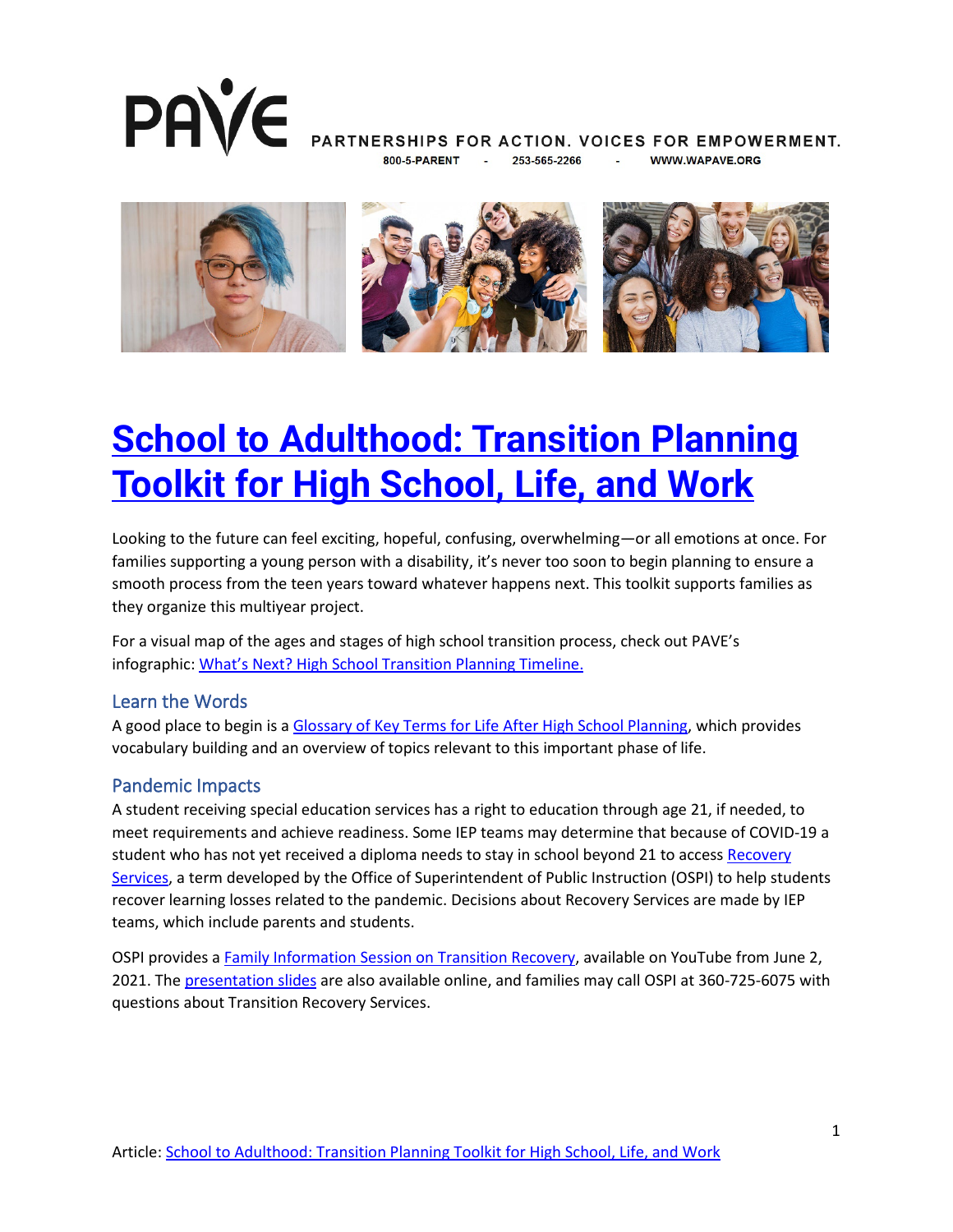# **PAVE**

PARTNERSHIPS FOR ACTION. VOICES FOR EMPOWERMENT.

253-565-2266 - WWW.WAPAVE.ORG

### Earning a Diploma

To earn a high-school diploma in Washington State, students must:

[Complete a High School and Beyond Plan](https://www.k12.wa.us/student-success/graduation/graduation-requirements/high-school-beyond-plan) (HSBP)

[Earn 24 high school credits](https://www.k12.wa.us/student-success/graduation/graduation-requirements/credit-requirements)

[Complete a Graduation Pathway](https://www.k12.wa.us/student-success/graduation/graduation-requirements/graduation-pathways)

OSPI provides a [two-page summary of graduation requirements](https://www.k12.wa.us/sites/default/files/public/graduation/pubdocs/Graduation-Requirements-Class-of-2022.pdf) to support families and students. Included is this statement: "Students who receive special education services under an Individualized Education Program (IEP), also have an IEP Transition Plan, which begins by the school year when a student turns 16 or sooner. The HSBP is required to align with their IEP Transition Plan to ensure a robust planning process toward post-high school goals."

Various state agencies collaborated to provide a guidebook: [Guidelines for Aligning High School &](https://www.k12.wa.us/sites/default/files/public/specialed/programreview/monitoring/secondarytransition/Guide-Align-HSBP-IEP-Transition.pdf)  [Beyond Plans \(HSBP\) and IEP Transition Plans.](https://www.k12.wa.us/sites/default/files/public/specialed/programreview/monitoring/secondarytransition/Guide-Align-HSBP-IEP-Transition.pdf)

The state's 2019 legislature changed graduation requirements [\(HB 1599\)](https://lawfilesext.leg.wa.gov/biennium/2019-20/Pdf/Bill%20Reports/House/1599-S2.E%20HBR%20FBR%2019.pdf?q=20220413081327). Students may earn a Certificate of Academic Achievement (CAA) or a Certificate of Individual Achievement (CIA) to graduate. How a student earns a CIA is determined by their IEP team.

Students with disabilities seeking a diploma through General Educational Development (GED) testing may be eligible for testing accommodations. A website called [passged.com](https://www.passged.com/articles/ged-accommodations-for-disabilities) lists a variety of disability conditions that might make a person eligible for testing supports.

#### Commencement Access

Regardless of when a diploma is earned, a student can participate in Commencement at the end of a traditional senior year, with peers, under a Washington provision called [Kevin's Law.](https://wapave.org/were-glad-you-asked-3/) Families may want to plan well in advance with school staff to consider how senior year events are accessible to youth with disabilities.

#### The Big Picture

The right to a Free Appropriate Public Education (FAPE) includes the right to school-based services that prepare a young person with a disability for adult life. PAVE provides an overview of transition planning in a two-part video series. Part 1 includes foundational information about the rights of students with disabilities, with some content related to COVID-19. Part 2 provides key information about tools for students moving toward graduation and beyond.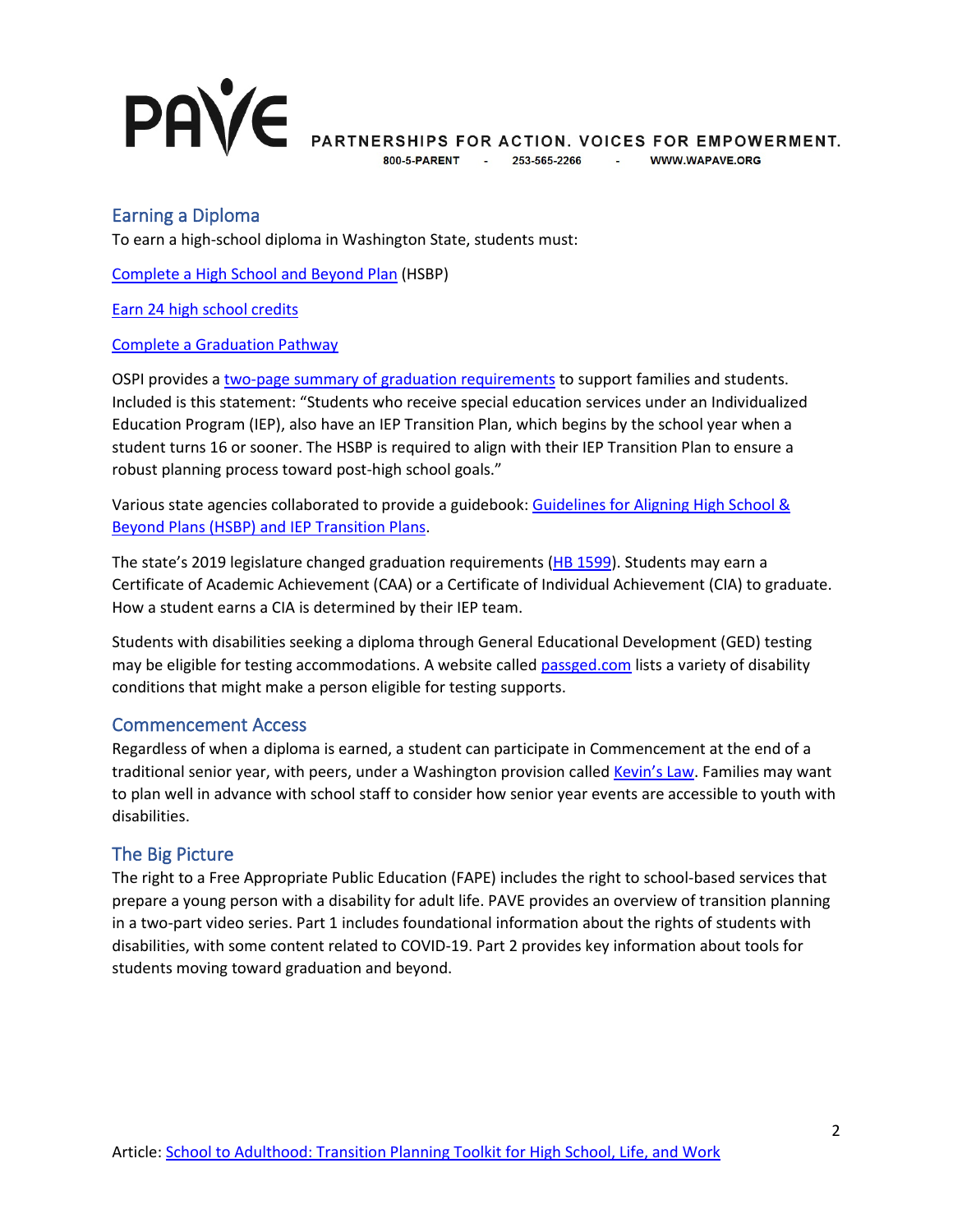# **PAVE**

PARTNERSHIPS FOR ACTION. VOICES FOR EMPOWERMENT. **WWW.WAPAVE.ORG** 

253-565-2266 800-5-PARENT

**Contractor** 

Here are links to two videos, an infographic, and an article:

Video Part 1 – [Life After High School: Student and Disability Rights](https://wapave.org/life-after-high-school-a-two-part-training-to-help-families-and-young-people-get-ready/)

Video Part 2 – [Life After High School: Tools for Transition](https://wapave.org/life-after-high-school-a-two-part-training-to-help-families-and-young-people-get-ready/)

Infographic – [Transition Triangle](https://wapave.org/transition-triangle/)

Article: [Tips to Make a Well-Informed Transition into Life After High School](https://wapave.org/tips-to-make-a-well-informed-transition-into-life-after-high-school/)

Various state agencies collaborated to provide a downloadable guidebook: [Guidelines for Aligning High](https://www.k12.wa.us/sites/default/files/public/specialed/programreview/monitoring/secondarytransition/Guide-Align-HSBP-IEP-Transition.pdf)  [School & Beyond Plans \(HSBP\) and IEP Transition Plans.](https://www.k12.wa.us/sites/default/files/public/specialed/programreview/monitoring/secondarytransition/Guide-Align-HSBP-IEP-Transition.pdf) Included are career-planning tools and linkages to current information about [Graduation Pathways,](https://www.k12.wa.us/student-success/graduation/graduation-requirements/graduation-pathways) which changed in 2019 when the Washington State Legislature passe[d House Bill \(HB\) 1599.](https://app.leg.wa.gov/billsummary?BillNumber=1599&Year=2019&Initiative=false)

#### Student Self-Advocacy

As they move toward adulthood, many students benefit from opportunities to practice skills of selfadvocacy and self-determination. One way to foster those skills is to encourage youth to get more involved in their own Individualized Education Programs (IEPs). To support that, PAVE provides this article: [Attention Students: Lead your own IEP meetings and take charge of your future.](https://wapave.org/attention-students-lead-your-own-iep-meetings-and-take-charge-of-your-future/) Included is a handout that students might use to contribute to meeting agendas.

The RAISE Center (National Resources for Advocacy, Independence, Self-determination and Employment) provides a [blog](https://raisecenter.blog/) with transition related news, information, ideas and opinions. Topics in 2020-21 include how to "Be the Best You," how issues of race and disability intersect with equity, and how "The Disability Agenda Could Bring Unity to A Fragmented Society," by RAISE Center co-director Josie Badger, who is a person living with disability.

# Student Rights after High School

An Individualized Education Program (IEP) ends when a student leaves secondary education. The protections of the Americans with Disabilities Act (ADA) and of Section 504 of the Rehabilitation Act of 1973 are ongoing throughout the lifespan.

These laws provide for appropriate accommodations in public programs and facilities. To support these disability protections, The IEP accommodations page or a Section 504 Plan can travel with a student into higher education, a vocational program, or work. Often a special services office at an institution for higher learning includes a staff member responsible for ensuring that disability rights are upheld. PAVE provides an article with general information about Section 504 rights that apply to all ages: [Section 504:](https://wapave.org/section-504-a-plan-for-equity-access-and-accommodations/)  [A Plan for Equity, Access and Accommodations.](https://wapave.org/section-504-a-plan-for-equity-access-and-accommodations/)

#### Universal Design supports everyone

Asking for rights to be upheld is not asking for special favors. A person living with disability, Kyann Flint, wrote an article for PAVE to describe how Universal Design supports inclusion. Her article can provide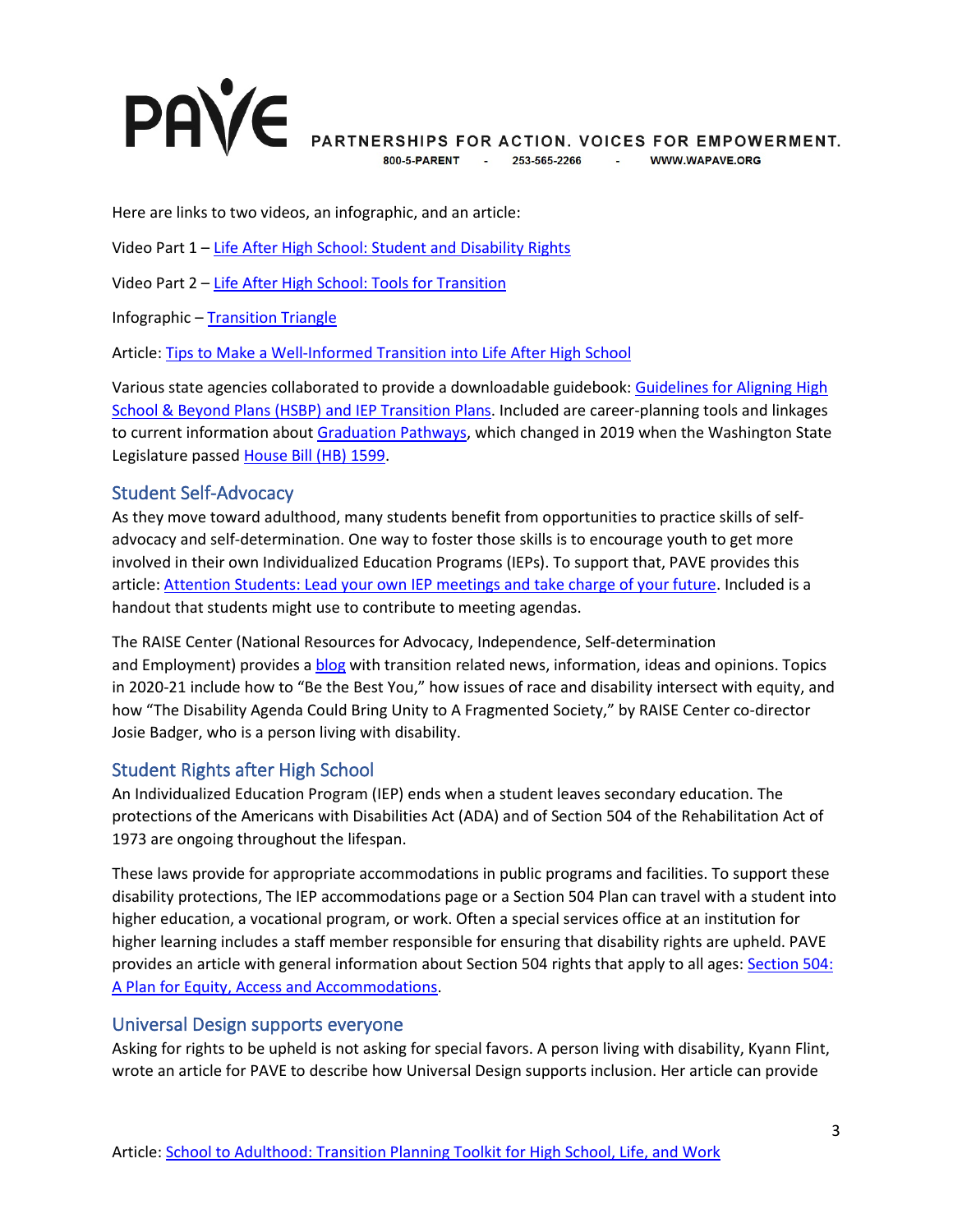# **PAVE**

PARTNERSHIPS FOR ACTION. VOICES FOR EMPOWERMENT.

253-565-2266 **Contractor** WWW.WAPAVE.ORG

inspiration for young people looking for examples of what is possible, now as ever: [COVID-19 and](https://wapave.org/covid-19-and-disability-access-to-work-has-changed/)  [Disability: Access to Work has Changed.](https://wapave.org/covid-19-and-disability-access-to-work-has-changed/)

### Agencies that can help

Washington State's Division of Vocational Rehabilitation (DVR) provides services for high-school students engaged in transition planning as well as adults seeking employment. PAVE provides an article that describes Pre-Employment Transition Services (Pre-ETS) and more: Ready for Work: Vocational [Rehabilitation Provides Guidance and Tools.](https://wapave.org/ready-for-work-vocational-rehabilitation-provides-guidance-and-tools/)

Services for individuals who are deaf or hard of hearing are provided by Washington's [Center for Deaf](https://www.cdhy.wa.gov/)  [and Hard of Hearing Youth \(CDHY\),](https://www.cdhy.wa.gov/) which was formerly called the Center for Childhood Deafness and Hearing Loss (CDHL). This statewide resource supports all deaf and hard of hearing students in Washington, regardless of where they live or attend school.

Services for individuals who are blind or living with low vision are provided by Washington's Department of Services for the Blind [\(DSB\)](https://dsb.wa.gov/). Youth services, Pre-Employment Transition Services (Pre-ETS), Vocational Rehabilitation, Business Enterprise Program, and mobility and other independent-living skills are served by DSB.

The Developmental Disabilities Administration (DDA) also has a variety of school-to-work and waiver programs that support youth. PAVE provides a [video](https://wapave.org/dda-access-series-1-eligibility/) to support families through the DDA eligibility process. An article provides further detail: [How to Prepare for a DDA Assessment.](https://wapave.org/how-to-prepare-for-a-dda-assessment/)

Not all youth with disabilities are able to access employment-related services through DVR, DSB, or DDA. A limited additional option is Goodwill, which provides access to a virtual learning library. Students can take classes at their own pace for skills development. Employment skills, workplace readiness, interviewing skills and more are part of the training materials. A pilot project has made the library available to individuals in select counties, and more widespread access is forthcoming. To request further information, call 253-573-6507, or send an email to: [library@goodwillwa.org.](mailto:library@goodwillwa.org)

# Graduation's over: Why is school calling?

Schools are responsible to track the outcomes of their special education services. Here's an article to help families get ready to talk about how things are going: [The School Might Call to Ask About a Young](https://wapave.org/the-school-might-call-to-ask-about-a-young-adults-experience-after-high-school-heres-help-to-prepare/)  [Adult's Experience After High School: Here's Help to Prepare](https://wapave.org/the-school-might-call-to-ask-about-a-young-adults-experience-after-high-school-heres-help-to-prepare/)

#### **Benefits Planning**

A consideration for many families of youth with disabilities is whether lifelong benefits are needed. Applying for social security just past the young person's 18th birthday creates a pathway toward a cash benefit and enables the young person to access Medicaid (public health insurance) and various programs that depend on Medicaid eligibility.

The Washington Initiative for Supported Employment (gowise.org) provides benefit planning information and resources through a program called [BenefitU.](https://www.gowise.org/wabenefitsinfo/)